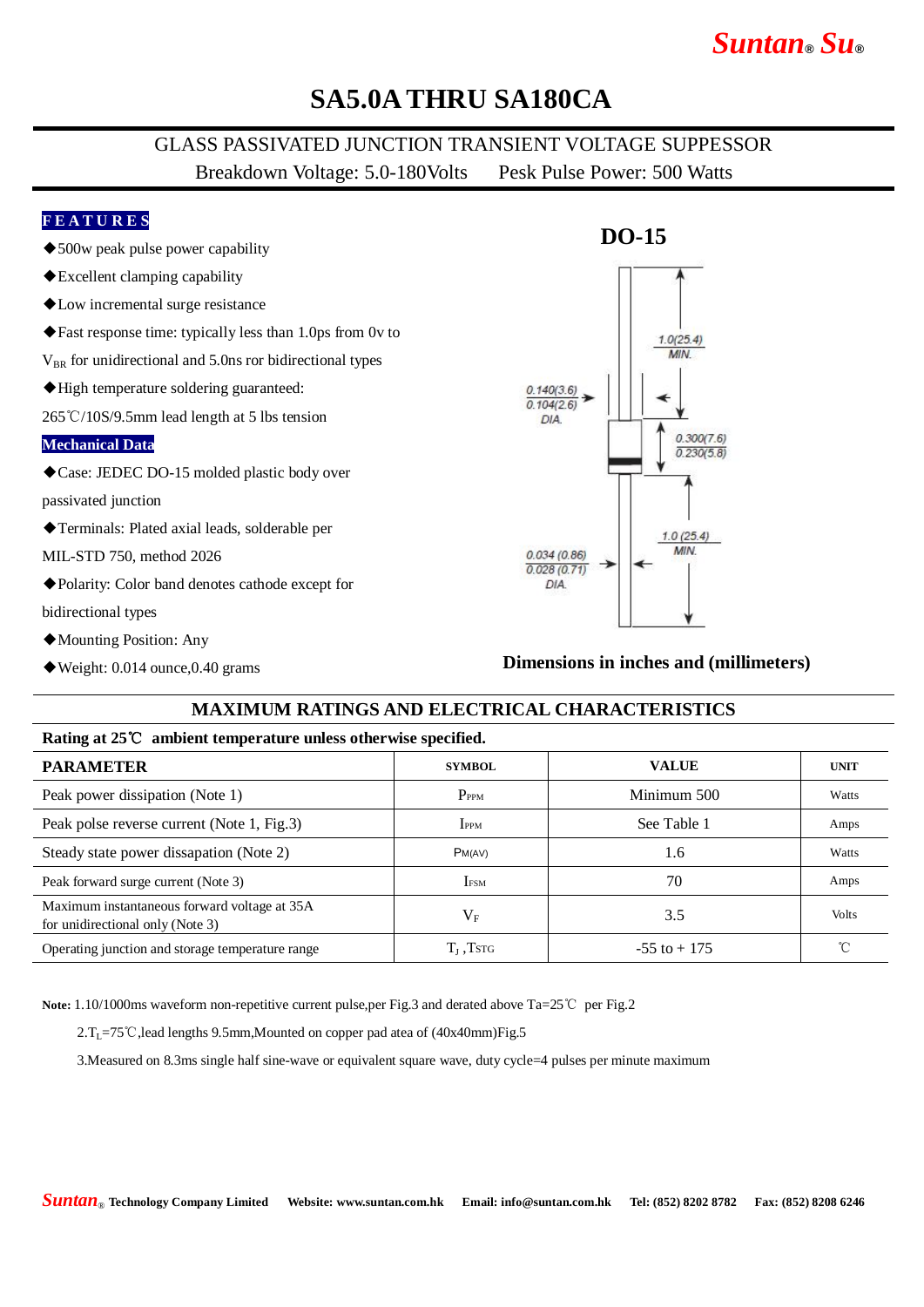# **SA5.0A THRU SA180CA**

### GLASS PASSIVATED JUNCTION TRANSIENT VOLTAGE SUPPESSOR

Breakdown Voltage: 5.0-180Volts Pesk Pulse Power: 500 Watts

### **ELECTRICAL CHARACTERISTICS (at TA=25**℃**unless otherwise noted)**

| Clamping<br><b>Voltage VBR</b><br><b>Stand off</b><br>Current<br><b>Number</b><br><b>Voltage VC</b><br>Current<br>(Volts) @ II<br>IT<br><b>Voltage VR</b><br>@ Ipp<br>Ipp | <b>Peak Pulse</b><br><b>Reverse</b><br>Leakage<br>IR@ VR |
|---------------------------------------------------------------------------------------------------------------------------------------------------------------------------|----------------------------------------------------------|
| А<br>(Uni)<br>(Bi)<br><b>MIN</b><br>(V)<br>(A)<br>(Volts)<br>(mA)                                                                                                         | $(\mu A)$                                                |
| <b>SA5.0A</b><br>SA5.0CA<br>5.0<br>6.40<br>7.00<br>10<br>9.2<br>55.4                                                                                                      | 600                                                      |
| 6.67<br>7.37<br>10<br><b>SA6.0A</b><br>SA6.0CA<br>6.0<br>10.3<br>49.5                                                                                                     | 600                                                      |
| 7.98<br>10<br>11.2<br>45.5<br><b>SA6.5A</b><br><b>SA6.5CA</b><br>6.5<br>7.22                                                                                              | 400                                                      |
| <b>SA7.0A</b><br>7.0<br>12.0<br>SA7.0CA<br>7.78<br>8.60<br>10<br>42.5                                                                                                     | 150                                                      |
| 1<br><b>SA7.5A</b><br><b>SA7.5CA</b><br>7.5<br>9.21<br>12.9<br>8.33<br>39.5                                                                                               | 50                                                       |
| $\mathbf{1}$<br><b>SA8.0A</b><br>SA8.0CA<br>8.0<br>8.89<br>9.83<br>13.6<br>37.5                                                                                           | 25                                                       |
| <b>SA8.5A</b><br><b>SA8.5CA</b><br>8.5<br>9.44<br>10.40<br>1<br>14.4<br>35.4                                                                                              | 10                                                       |
| 1<br>15.4<br><b>SA9.0A</b><br>SA9.0CA<br>9.0<br>10.00<br>11.10<br>33.1                                                                                                    | 5                                                        |
| 17.0<br><b>SA10A</b><br>SA <sub>10</sub> CA<br>10.0<br>11.10<br>12.30<br>1<br>30.0                                                                                        | 3                                                        |
| 12.20<br>$\mathbf{1}$<br>18.2<br><b>SA11A</b><br>SA11CA<br>11.0<br>13.50<br>28.0                                                                                          | $\mathbf{1}$                                             |
| 1<br>SA <sub>12</sub> A<br>SA12CA<br>12.0<br>13.30<br>14.70<br>19.9<br>25.6                                                                                               | $\mathbf{1}$                                             |
| <b>SA13A</b><br>SA13CA<br>14.40<br>15.90<br>1<br>13.0<br>21.5<br>23.7                                                                                                     | $\mathbf{1}$                                             |
| 14.0<br>15.60<br>17.20<br>1<br>23.2<br>22.0<br><b>SA14A</b><br>SA14CA                                                                                                     | $\mathbf{1}$                                             |
| 24.4<br><b>SA15A</b><br>SA <sub>15</sub> CA<br>15.0<br>16.70<br>18.50<br>1<br>20.9                                                                                        | $\mathbf{1}$                                             |
| 19.70<br>SA <sub>16</sub> A<br>SA <sub>16</sub> CA<br>16.0<br>17.80<br>1<br>26.0<br>19.6                                                                                  | $\mathbf{1}$                                             |
| SA17A<br>SA17CA<br>17.0<br>18.90<br>20.90<br>1<br>27.6<br>18.5                                                                                                            | $\mathbf{1}$                                             |
| 1<br>SA <sub>18</sub> A<br>SA <sub>18</sub> CA<br>18.0<br>20.00<br>22.10<br>29.2<br>17.5                                                                                  | $\mathbf{1}$                                             |
| <b>SA20A</b><br>SA20CA<br>20.0<br>32.4<br>22.20<br>24.50<br>1<br>15.7                                                                                                     | $\mathbf{1}$                                             |
| SA22A<br>SA22CA<br>22.0<br>24.40<br>26.90<br>1<br>35.5<br>14.4                                                                                                            | $\mathbf{1}$                                             |
| SA24A<br>26.70<br>SA24CA<br>24.0<br>29.50<br>1<br>38.9<br>13.1                                                                                                            | $\mathbf{1}$                                             |
| SA26A<br>26.0<br>SA26CA<br>28.90<br>31.90<br>1<br>42.1<br>12.1                                                                                                            | $\mathbf{1}$                                             |
| $\mathbf{1}$<br><b>SA28A</b><br>SA28CA<br>28.0<br>45.4<br>11.2<br>31.10<br>34.40                                                                                          | $\mathbf{1}$                                             |
| SA30A<br>30.0<br>$\mathbf{1}$<br>48.4<br>SA30CA<br>33.30<br>36.80<br>10.5                                                                                                 | $\mathbf{1}$                                             |
| 36.70<br>SA33A<br>SA33CA<br>33.0<br>40.60<br>$\mathbf{1}$<br>53.3<br>9.6                                                                                                  | $\mathbf{1}$                                             |
| SA36A<br>SA36CA<br>36.0<br>40.00<br>44.20<br>$\mathbf{1}$<br>58.1<br>8.8                                                                                                  | $\mathbf{1}$                                             |
| SA40A<br>SA40CA<br>40.0<br>44.40<br>49.10<br>1<br>64.5<br>7.9                                                                                                             | $\mathbf{1}$                                             |
| SA43A<br>SA43CA<br>43.0<br>47.80<br>52.80<br>1<br>69.4<br>7.3                                                                                                             | $\mathbf{1}$                                             |
| $\mathbf{1}$<br>7.0<br>SA45A<br>SA45CA<br>45.0<br>50.00<br>55.30<br>72.7                                                                                                  | $\mathbf{1}$                                             |
| SA48A<br>48.0<br>$\mathbf{1}$<br>77.4<br>6.6<br>SA48CA<br>53.30<br>58.90                                                                                                  | $\mathbf{1}$                                             |
| <b>SA51A</b><br>SA51CA<br>51.0<br>56.70<br>62.70<br>$\mathbf{1}$<br>82.4<br>6.2                                                                                           | $\mathbf{1}$                                             |
| SA54A<br>SA54CA<br>54.0<br>60.00<br>66.30<br>$\mathbf{1}$<br>87.1<br>5.9                                                                                                  | $\mathbf{1}$                                             |
| SA58A<br>SA58CA<br>58.0<br>64.40<br>71.20<br>$\mathbf{1}$<br>93.6<br>5.4<br><b>SA60A</b><br>SA60CA<br>60.0<br>66.70<br>73.70<br>$\mathbf{1}$<br>96.8<br>5.3               | $\mathbf{1}$<br>$\mathbf{1}$                             |
| SA64A<br>SA64CA<br>$\mathbf{1}$<br>103.0<br>5.0<br>64.0<br>71.10<br>78.60                                                                                                 | $\mathbf{1}$                                             |
| SA70A<br>$\mathbf{1}$<br>4.5<br>SA70CA<br>70.0<br>77.80<br>86.00<br>113.0                                                                                                 | $\mathbf{1}$                                             |
| SA75A<br>SA75CA<br>75.0<br>4.2<br>83.30<br>92.10<br>$\mathbf{1}$<br>121.0                                                                                                 | 1                                                        |
| SA78A<br>SA78CA<br>78.0<br>86.70<br>95.80<br>1<br>126.0<br>4.0                                                                                                            | 1                                                        |
| 85.0<br>3.7<br>SA85A<br>SA85CA<br>94.40<br>104.00<br>1<br>137.0                                                                                                           | 1                                                        |
| SA90A<br>SA90CA<br>90.0<br>100.00<br>1<br>146.0<br>3.5<br>111.00                                                                                                          | $\mathbf{1}$                                             |
| <b>SA100A</b><br>$\mathbf{1}$<br>162.0<br>3.1<br>SA100CA<br>100.0<br>111.00<br>123.00                                                                                     | $\mathbf{1}$                                             |
| $\mathbf{1}$<br><b>SA110A</b><br>110.0<br>122.00<br>135.00<br>177.0<br>2.9<br><b>SA110CA</b>                                                                              | $\mathbf{1}$                                             |
| 1<br><b>SA120A</b><br>SA120CA<br>120.0<br>133.00<br>147.00<br>193.0<br>2.6                                                                                                | $\mathbf{1}$                                             |
| <b>SA130A</b><br>1<br>209.0<br>SA130CA<br>130.0<br>144.00<br>159.00<br>2.4                                                                                                | $\mathbf{1}$                                             |
| <b>SA150A</b><br>150.0<br>$\mathbf{1}$<br>243.0<br>2.1<br>SA150CA<br>167.00<br>185.00                                                                                     | $\mathbf{1}$                                             |
| <b>SA160A</b><br><b>SA160CA</b><br>160.0<br>178.00<br>1<br>259.0<br>2.0<br>197.00                                                                                         | $\mathbf{1}$                                             |
| <b>SA170A</b><br>SA170CA<br>170.0<br>189.00<br>275.0<br>1.9<br>209.00<br>1                                                                                                | 1                                                        |
| <b>SA180A</b><br>180.0<br>200.00<br>1<br>289.0<br>1.7<br>SA180CA<br>233.00                                                                                                | $\mathbf{1}$                                             |

For bidirectional type having  $V_R$  of 10 volts and less, the  $I_R$  limit is double.

For parts without A, the V<sub>BR</sub> is  $\pm 10\%$ .

Note: Specifications are subject to change without notice. For more detail and update, please visit our website.